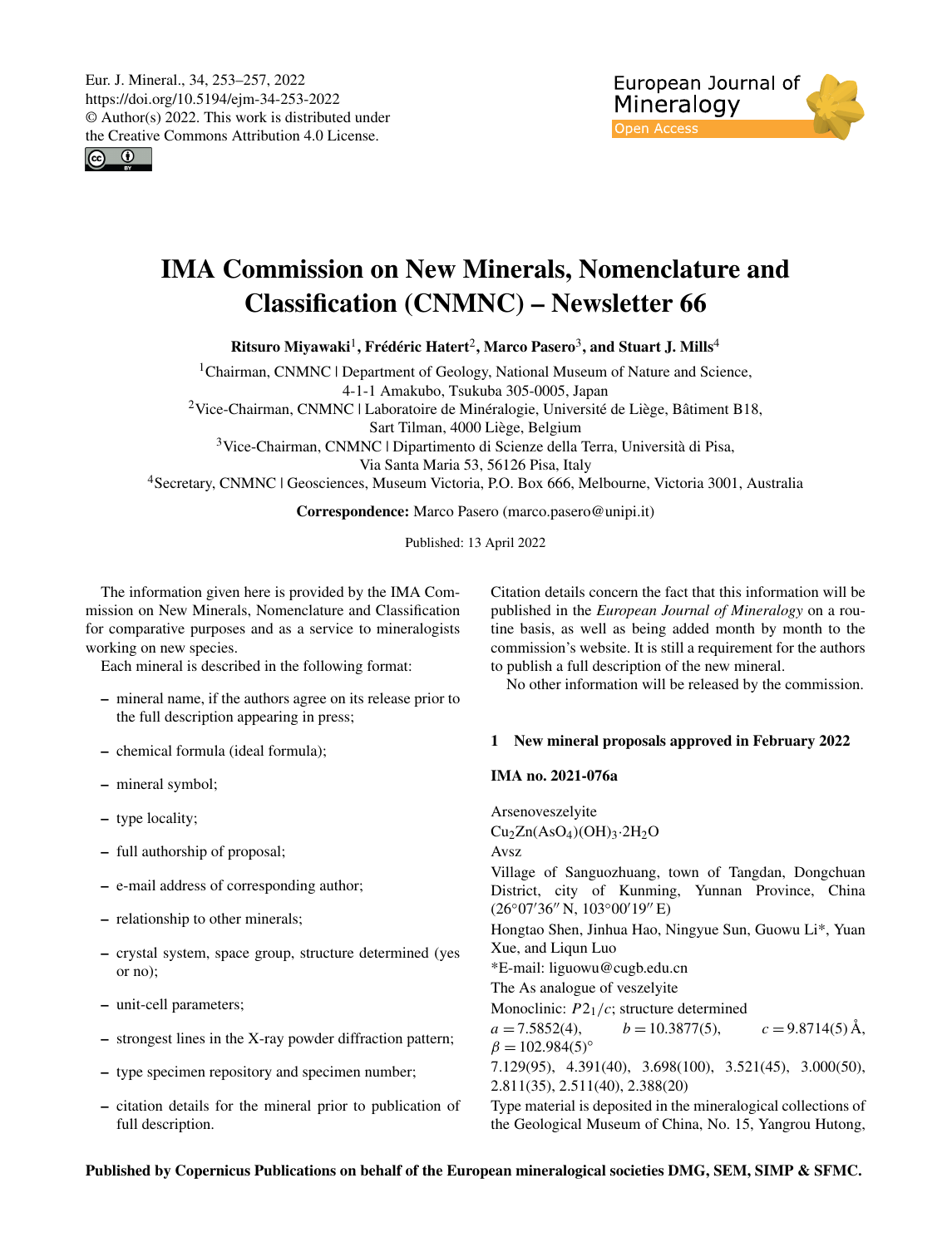Xisi, Beijing 100083, People's Republic of China, catalogue number M16126 (holotype), and the Crystal Structure Laboratory, China University of Geosciences, Beijing 100083, People's Republic of China, catalogue number DC-3 (cotype)

How to cite: Shen, H., Hao, J., Sun, N., Li, G., Xue, Y., and Luo, L.: Arsenoveszelyite, IMA 2021- 076a, in: CNMNC Newsletter 66, Eur. J. Mineral., 34, https://doi.org[/10.5194/ejm-34-253-2022,](https://doi.org/10.5194/ejm-34-253-2022) 2022.

# IMA no. 2021-099

Rudolfhermannite

 $Fe_2^{3+}(Te^{4+}O_3)_3·H_2O$ Rhr

Ozernovskoe gold deposit, Orebody No. 5, 115 km north of the town of Klyuchi, Kamchatka Peninsula, Far-Eastern Region, Russia (57°35′31″ N, 160°38′13″ E)

Igor V. Pekov\*, Sergey N. Britvin, Petr A. Pletnev, Vasiliy O. Yapaskurt, Dmitry I. Belakovskiy, Nikita V. Chukanov, Marina F. Vigasina, and Aleksandr P. Ponomarev

\*E-mail: igorpekov@mail.ru

Closely related to the minerals of the zemannite group

Hexagonal:  $P6_3/m$ ; structure determined

 $a = 9.2490(5)$ ,  $c = 7.5688(6)$  Å

8.01(100), 4.005(53), 3.775(15), 3.027(13), 2.925(17), 2.809(27), 2.747(45), 1.707(17)

Type material is deposited in the collections of the Fersman Mineralogical Museum, Russian Academy of Sciences, Leninskiy Prospekt 18-2, Moscow 119071, Russia, registration number 5761/1

How to cite: Pekov, I. V., Britvin, S. N., Pletnev, P. A., Yapaskurt, V. O., Belakovskiy, D. I., Chukanov, N. V., Vigasina, M. F., and Ponomarev, A. P.: Rudolfhermannite, IMA 2021-099, in: CNMNC Newsletter 66, Eur. J. Mineral., 34, https://doi.org[/10.5194/ejm-34-253-2022,](https://doi.org/10.5194/ejm-34-253-2022) 2022.

# IMA no. 2021-100

Magnesio-ferri-hornblende

 $Ca_2(Mg_4Fe^{3+})[(Si_7Al)O_{22}](OH)_2$ Mfhbl Boluokenu Island arc belt, western Tianshan, Xinjiang, China (44°05'25" N, 82°43'26" E) Yongmei Zhang, Xuexiang Gu\*, Ting Li, Guang Fan, Yingshuai Zhang, and Jialin Wang \*E-mail: xuexiang\_gu@cugb.edu.cn Amphibole supergroup Monoclinic:  $C2/m$ ; structure determined  $a = 9.8620(3),$   $b = 18.1060(5),$   $c = 5.3081(1)$ Å,  $\beta = 104.848(1)$ °

8.397(52), 3.383(41), 2.717(100), 2.597(84), 2.545(61), 1.854(49), 1.585(39), 1.519(62)

Type material is deposited in the mineralogical collections of the Geological Museum of China, No. 16, Yangrou Hutong, Xisi, Beijing 100031, People's Republic of China, catalogue number M16131

How to cite: Zhang, Y., Gu, X., Li, T., Fan, G., Zhang, Y., and Wang, J.: Magnesio-ferri-hornblende, IMA 2021- 100, in: CNMNC Newsletter 66, Eur. J. Mineral., 34, https://doi.org[/10.5194/ejm-34-253-2022,](https://doi.org/10.5194/ejm-34-253-2022) 2022.

# IMA no. 2021-103

Nafeasite

 $Na_3Fe_3^{3+}(AsO_3OH)_6.3H_2O$ 

Nfa

Torrecillas Mine, Salar Grande, Iquique Province, Tarapacá region, Chile (20°58'13" S, 70°08'17" W)

Anthony R. Kampf\*, Jochen Schlüter, Thomas Malcherek, Bianca Paulenz, Dieter Pohl, Chi Ma, Maurizio Dini, and Arturo A. Molina Donoso

\*E-mail: akampf@nhm.org

New structure type

Monoclinic: C2; structure determined

 $a = 18.688(2),$   $b = 8.6769(7),$   $c = 14.810(1)$  Å,  $\beta = 105.238(5)$ °

9.04(20), 7.23(89), 4.33(30), 3.127(100), 3.085(33), 2.809(15), 2.518(15), 1.417(16)

Type material is deposited in the collections of the Mineralogisches Museum Hamburg, Leibniz-Institut zur Analyse des Biodiversitätswandels, Grindelallee 48, 20146 Hamburg, Germany, catalogue number MD760 (holotype), and the Natural History Museum of Los Angeles County, 900 Exposition Boulevard, Los Angeles, CA 90007, USA, catalogue numbers 76193 (piece of the holotype) and 76194 (cotype)

How to cite: Kampf, A. R., Schlüter, J., Malcherek, T., Paulenz, B., Pohl, D., Ma, C., Dini, M., and Molina Donoso, A. A.: Nafeasite, IMA 2021-103, in: CNMNC Newsletter 66, Eur. J. Mineral., 34, https://doi.org[/10.5194/ejm-34-253-](https://doi.org/10.5194/ejm-34-253-2022) [2022,](https://doi.org/10.5194/ejm-34-253-2022) 2022.

#### IMA no. 2021-104

Amgaite

 $Tl_2^{3+}Te^{6+}O_6$ 

Amgt

In the upstream region of Khokhoy creek, right tributary of Amga River, 120 km west of the town of Aldan, Aldanskiy region, Sakha Republic (Yakutia), eastern Siberia, Rus- $\sin (59°06'36'' N, 123°14'42'' E)$ 

Anatoly V. Kasatkin\*, Galina S. Anisimova, Fabrizio Nestola, Jakub Plášil, Jiří Sejkora, Radek Škoda, Evgeniy P. Sokolov, Larisa A. Kondratieva, and Veronika N. Kardashevskaia

\*E-mail: anatoly.kasatkin@gmail.com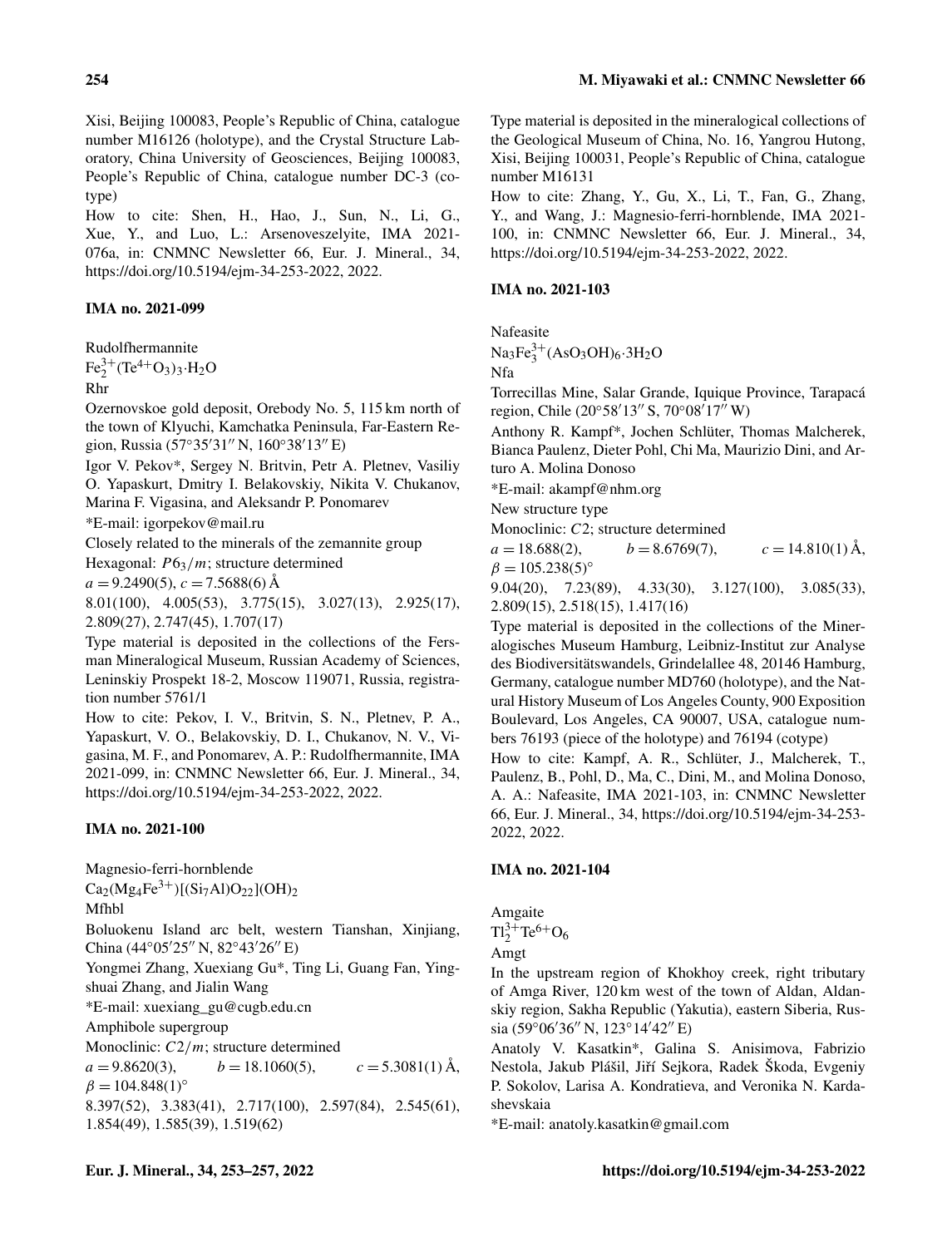# M. Miyawaki et al.: CNMNC Newsletter 66 255

Known synthetic analogue

Trigonal: P321; structure determined

$$
a = 9.0600(9), c = 4.9913(11) \text{ Å}
$$

3.352(100), 3.063(15), 2.619(49), 2.541(7), 2.065(18), 1.804(28), 1.697(8), 1.625(9)

Type material is deposited in the collections of the Fersman Mineralogical Museum, Russian Academy of Sciences, Leninskiy Prospekt 18-2, Moscow 119071, Russia, registration number 5773/1

How to cite: Kasatkin, A. V., Anisimova, G. S., Nestola, F., Plášil, J., Sejkora, J., Škoda, R., Sokolov, E. P., Kondratieva, L. A., and Kardashevskaia, V. N.: Amgaite, IMA 2021-104, in: CNMNC Newsletter 66, Eur. J. Mineral., 34, https://doi.org[/10.5194/ejm-34-253-2022,](https://doi.org/10.5194/ejm-34-253-2022) 2022.

#### IMA no. 2021-105

Shinarumpite

 $[Co(H_2O)_6][(UO_2)(SO_4)_2(H_2O)]·4H_2O$ Sru

Scenic Mine, Fry Mesa, White Canyon District, San Juan Co., Utah, USA (37°38'43" N, 110°07'10" W)

Anthony R. Kampf\*, Jakub Plášil, Travis A. Olds, Chi Ma, and Joe Marty

\*E-mail: akampf@nhm.org

Compositionally and structurally very similar to leydetite

Monoclinic: P21/c; structure determined

 $a = 21.055(1),$   $b = 6.8708(3),$   $c = 12.9106(5)$  Å,  $\beta = 96.678(7)$ °

10.37(100), 6.39(26), 5.73(43), 5.20(70), 4.983(23), 4.698(31), 3.380(24), 3.326(30)

Type material is deposited in the mineralogical collections of the Natural History Museum of Los Angeles County, 900 Exposition Boulevard, Los Angeles, CA 90007, USA, catalogue numbers 76199 (holotype), 76200, 76201, and 76102 (cotypes)

How to cite: Kampf, A. R., Plášil, J., Olds, T. A., Ma, C., and Marty, J.: Shinarumpite, IMA 2021- 105, in: CNMNC Newsletter 66, Eur. J. Mineral., 34, https://doi.org[/10.5194/ejm-34-253-2022,](https://doi.org/10.5194/ejm-34-253-2022) 2022.

#### IMA no. 2021-106

Carbocalumite

 $Ca<sub>4</sub>Al<sub>2</sub>(OH)<sub>12</sub>(CO<sub>3</sub>)·6H<sub>2</sub>O$ 

Cbcl

Ca. 2 km south-east of the Hatrurim Junction (road no. 31), Hatrurim Basin, Negev Desert, Israel

Sergey N. Britvin\*, Mikhail N. Murashko, Yevgeny Vapnik, Maria G. Krzhizhanovskaya, Natalia S. Vlasenko, and Oleg S. Vereshchagin

\*E-mail: sbritvin@gmail.com

Hydrotalcite supergroup

Trigonal:  $R\overline{3}c$ ; structure determined  $a = 5.7646(1), c = 49.409(1)$ Å 8.27(100), 4.120(23), 3.888(29), 2.886(33), 2.723(11), 2.554(18), 2.449(30), 2.362(17)

Type material is deposited in the collections of the Fersman Mineralogical Museum, Russian Academy of Sciences, Leninskiy Prospekt 18-2, Moscow 119071, Russia, registration number 5736/1

How to cite: Britvin, S. N., Murashko, M. N., Vapnik, Y., Krzhizhanovskaya, M. G., Vlasenko, N. S., and Vereshchagin. O. S.: Carbocalumite, IMA 2021- 106, in: CNMNC Newsletter 66, Eur. J. Mineral., 34, https://doi.org[/10.5194/ejm-34-253-2022,](https://doi.org/10.5194/ejm-34-253-2022) 2022.

#### 2 New mineral proposals approved in March 2022

#### IMA no. 2020-101

Paradimorphite

 $As<sub>4</sub>S<sub>3</sub>$ Pdim

Solfatara di Pozzuoli, Phlegraean Fields, Napoli, Campania, Italy (40°49'41" N, 14°08'30" E)

Italo Campostrini, Carlo Castellano, Francesco Demartin\*, Ivano Rocchetti, Pietro Vignola, and Massimo Russo

\*E-mail: francesco.demartin@unimi.it

A dimorph of dimorphite

Orthorhombic: *Pnma*; structure determined

 $a = 9.1577(7), b = 8.0332(6), c = 10.2005(8)$  Å

6.299(48), 5.186(100), 4.174(31), 3.889(21), 3.152(34), 2.980(41), 1.846(27), 1.808(23)

Type material is deposited in the reference collections of the Dipartimento di Chimica, University of Milan, Via Golgi 19, 20133 Milan, Italy, sample numbers 2020-03/6121 (holotype) and 2020-04/4226 (cotype)

How to cite: Campostrini, I., Castellano, C., Demartin, F., Rocchetti, I., Vignola, P., and Russo, M.: Paradimorphite, IMA 2020-101, in: CNMNC Newsletter 66, Eur. J. Mineral., 34, https://doi.org[/10.5194/ejm-34-253-2022,](https://doi.org/10.5194/ejm-34-253-2022) 2022.

#### IMA no. 2021-107

Murphyite  $Pb(Te^{6+}O_4)$ Mpy Grand Central Mine, Tombstone District, Cochise Co., Arizona, USA (31°42'09" N, 110°03'43" W) Hexiong Yang\*, Xiangping Gu, Ronald B. Gibbs, and Michael M. Scott \*E-mail: hyang@arizona.edu The  $Te^{6+}$  analogue of raspite Orthorhombic:  $P2_1/a$ ; structure determined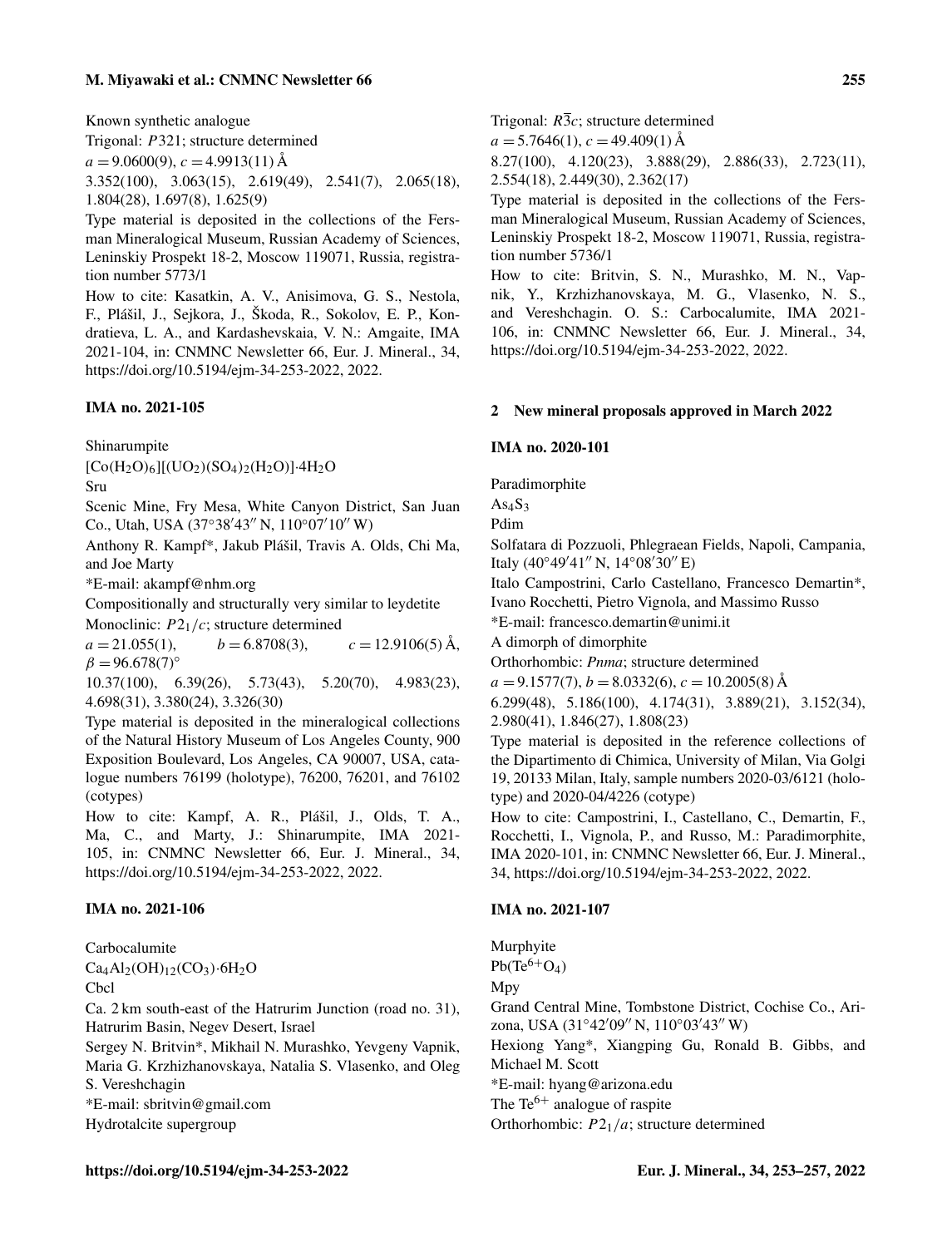$a = 13.6089(3),$   $b = 5.0175(1),$   $c = 5.5767(2)$  Å,  $\beta = 107.928(1)$ °

3.655(100), 3.604(43), 3.513(69), 3.235(34), 2.768(51), 2.718(57), 2.515(48), 1.857(55)

Type material is deposited in the collections of the University of Arizona Alfie Norville Gem and Mineral Museum, 15 N Church Ave, Tucson, AZ 85701, USA, catalogue no. 22715 (holotype), and the RRUFF Project, deposition no. R210011 (cotype)

How to cite: Yang, H., Gu, X., Gibbs, R. B., and Scott, M. M.: Murphyite, IMA 2021-107, in: CNMNC Newsletter 66, Eur. J. Mineral., 34, https://doi.org[/10.5194/ejm-34-253-](https://doi.org/10.5194/ejm-34-253-2022) [2022,](https://doi.org/10.5194/ejm-34-253-2022) 2022.

# IMA no. 2021-108

Deynekoite

 $Ca<sub>9</sub>Fe<sup>3+</sup>(PO<sub>4</sub>)<sub>7</sub>$ 

Dnk

Daba-Siwaqa complex, Transjordan Plateau, Jordan (31°22′01″ N, 36°11′10″ E)

Evgeny Galuskin\*, Marcin Stachowicz, Irina O. Galuskina, Krzysztof Woźniak, Yevgeny Vapnik, Mikhail N. Murashko, and Grzegorz Zielinski ´

\*E-mail: evgeny.galuskin@us.edu.pl

Cerite supergroup

Trigonal: R3c; structure determined

 $a = 10.3516(3), c = 37.160(2)$ Å

6.451(51), 3.433(25), 3.183(64), 2.861(100), 2.737(24), 2.588(81), 1.919(24), 1.716(28)

Type material is deposited in the collections of the Fersman Mineralogical Museum, Russian Academy of Sciences, Leninskiy Prospekt 18-2, Moscow 119071, Russia, registration number 5791/1

How to cite: Galuskin, E., Stachowicz, M., Galuskina, I. O., Woźniak, K., Vapnik, Y., Murashko, N. N., and Zieliński, G.: Deynekoite, IMA 2021-108, in: CNMNC Newsletter 66, Eur. J. Mineral., 34, https://doi.org[/10.5194/ejm-34-253-](https://doi.org/10.5194/ejm-34-253-2022) [2022,](https://doi.org/10.5194/ejm-34-253-2022) 2022.

# IMA no. 2021-109

# Poellmannite

 $Ca_6Al_3(OH)_{18}[Na(H_2O)_6](SO_4)_2.6H_2O$ Poe

Ca. 2 km south-east of the Hatrurim Junction (road no. 31), Hatrurim Basin, Negev Desert, Israel

Sergey N. Britvin\*, Mikhail N. Murashko, Maria G. Krzhizhanovskaya, Yevgeny Vapnik, Oleg S. Vereshchagin, and Natalia S. Vlasenko

\*E-mail: sbritvin@gmail.com

Hydrotalcite supergroup

Trigonal:  $R\overline{3}$ ; structure determined

 $a = 9.9643(2), c = 30.2212(7)$  Å

10.12(100), 5.04(81), 4.47(23), 3.544(31), 2.877(33), 2.497(34), 2.418(22), 2.247(21)

Type material is deposited in the collections of the Fersman Mineralogical Museum, Russian Academy of Sciences, Leninskiy Prospekt 18-2, Moscow 119071, Russia, registration number 5798/1

How to cite: Britvin, S. N., Murashko, M. N., Krzhizhanovskaya, M. G., Vapnik, Y., Vereshchagin, O. S., and Vlasenko, N. S.: Poellmannite, IMA 2021- 109, in: CNMNC Newsletter 66, Eur. J. Mineral., 34, https://doi.org[/10.5194/ejm-34-253-2022,](https://doi.org/10.5194/ejm-34-253-2022) 2022.

# IMA no. 2021-110

Griffinite

 $Al<sub>2</sub>TiO<sub>5</sub>$ 

Gfn

As inclusions within corundum xenocrysts from the Mount Carmel area, Israel

Chi Ma\*, Luca Bindi, Fernando Cámara, and Vered Toledo \*E-mail: chima@caltech.edu

The Al analogue of pseudobrookite

Orthorhombic: *Cmcm*

 $a = 3.58(2), b = 9.44(1), c = 9.65(1)$  Å

4.720(77), 3.347(100), 3.162(39), 2.658(90), 1.903(57), 1.790(55), 1.688(44), 1.485(32)

Type material is deposited in the mineralogical collections of the Dipartimento di Scienze della Terra "A. Desio", Università di Milano, Via Mangiagalli 34, 20133 Milan, Italy, registration number MCMGPG-H2021-002

How to cite: Ma, C., Bindi, L., Cámara, F., and Toledo, V.: Griffinite, IMA 2021-110, in: CNMNC Newsletter 66, Eur. J. Mineral., 34, https://doi.org[/10.5194/ejm-34-253-](https://doi.org/10.5194/ejm-34-253-2022) [2022,](https://doi.org/10.5194/ejm-34-253-2022) 2022.

# IMA no. 2021-111

Magnéliite

 $Ti_2^{3+}Ti_2^{4+}O_7$ 

Mnli

As inclusions within corundum xenocrysts from the Mount Carmel area, Israel

Chi Ma\*, William L. Griffin, Luca Bindi, Fernando Cámara, and Vered Toledo

\*E-mail: chima@caltech.edu

Known synthetic analogue

Triclinic:  $P\overline{1}$ 

 $a = 5.60(1)$ ,  $b = 7.13(1)$ ,  $c = 12.47(1)$  Å,  $\alpha = 95.1(1)$ ,  $\beta = 95.2(1), \gamma = 108.7(1)$ °

4.277(73), 3.020(74), 2.818(100), 2.800(49), 2.523(57), 1.721(49), 1,718(50), 1.666(51)